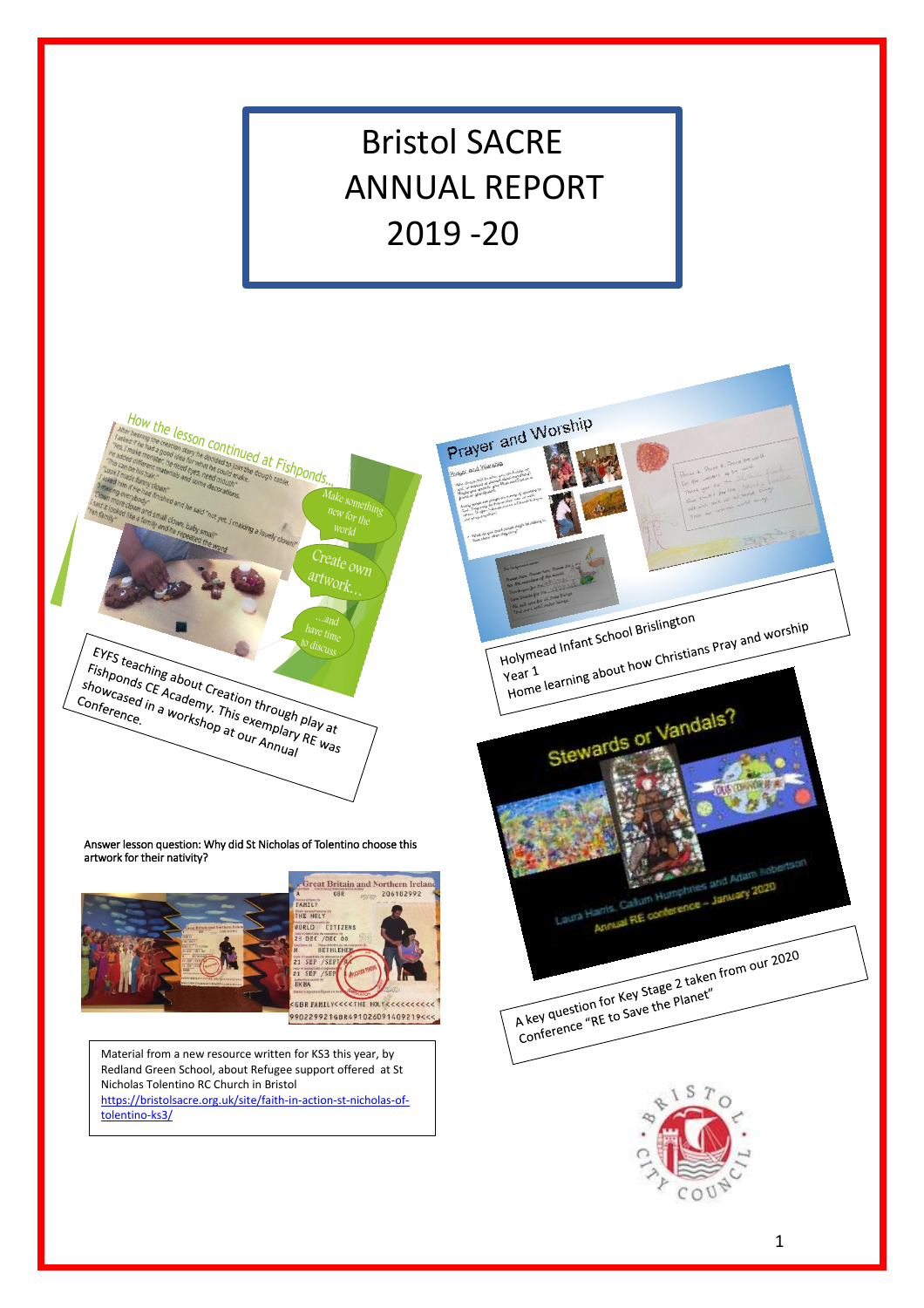# **CHAIR'S INTRODUCTION**

Welcome to our Annual Report 2019 -20.

This has been an extraordinary year for us all. Until March 2020 SACRE was able to meet and serve teachers in its usual ways. After 19 March 2020 through July 2020 (the end of our accountability year), we met and served teachers in the virtual world: our meetings were held on Zoom and we provided support using our website, training and hub meetings were conducted on Zoom, and 1:1 support was given by phone and online video platforms.

Throughout the year, Bristol SACRE has worked tirelessly to support outstanding RE across Bristol's schools via a number of initiatives:

# **CPD EVENTS**

- Our Annual Conference, **"RE to Save the Planet",** was held on 29 January 2020 at **Engineers House in Clifton**. The theme was "The Environment and RE" and the keynote talk was presented by **Fiona Moss**. We were fortunate in that this was a physical conference. It garnered outstanding reviews and was very pertinent to concerns to preserve a world future.
- Katy Staples has continued her outstanding work as Advisor to SACRE, providing *individual bespoke support* to **12** schools.

### **MEANINGFUL LOCAL RELATIONSHIPS**

We have worked extremely hard to enhance our close working relationships with schools and civic organisations across Bristol to ensure that RE is recognised as an important component of contemporary life in our city.

- We provide an up-to-date directory on our website of speakers and places of worship for schools to visit.
- We liaise with faith communities across Bristol to ensure that teachers have access to faith speakers and community members and that visits to places of worship across the city run smoothly and this year have signposted schools to local faith communities and representatives who have offered local virtual tours and Q and A sessions for schools.
- We maintain a close partnership with both universities in the city. Our relationship with Bristol University is facilitated by SACRE member Dr Teresa Griffiths, who organises the University's RE PGCE programme. We collaborate to ensure continued support for RE teachers as they move from their PGCE or ITT into their teaching career.
- We continue our close links with local interfaith groups and with Bristol City Council. This was most visible in 2019-20 through SACRE's contribution to the development of Bristol's Faith Manifesto for the (postponed) May 2020 Mayoral elections.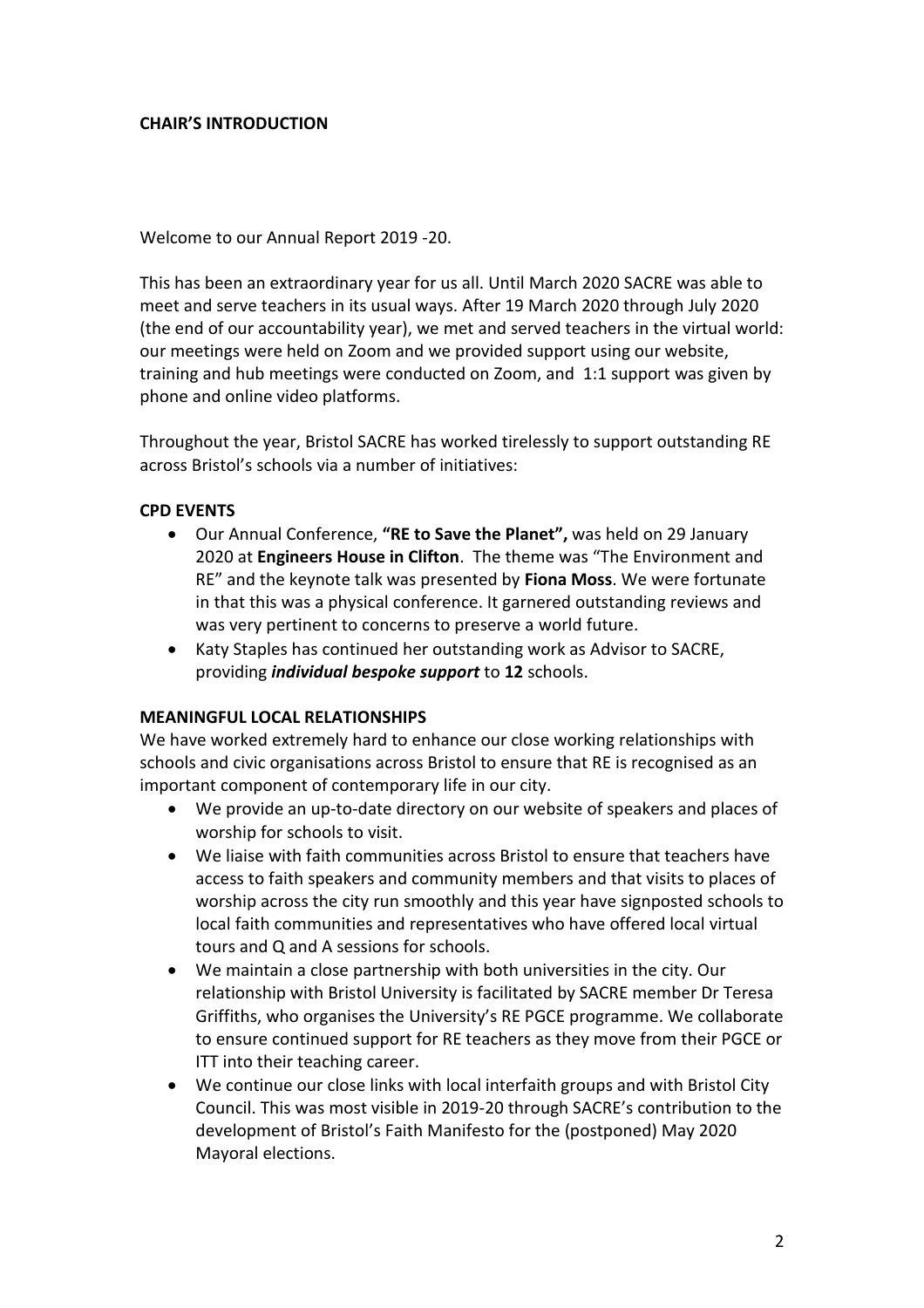### **BRISTOL SACRE INITIATIVES**

We have continued to develop accessible and inspiring support for RE across the city.

- We have worked hard to widen our SACRE membership with new co-opted members to better represent the religious diversities of Bristol residents.
- We have expanded our visibility with civic groups to better champion the role SACRE can play regarding national and local issues. On behalf of SACRE, Tamar Hodos Lucas signed up to the Bristol's Equalities Charter and joined the Bristol Equality Network.
- We have written guidance documents for schools to address some barriers to participation in aspects of the curriculum, guidance to ensure that Relationship Sex and Health Education is faith-sensitive, and guidance for schools about Ramadan. All these documents can be found here : <https://bristolsacre.org.uk/site/ensuring-religious-diversity-and-inclusion/>

# **DEVELOPMENTS AT BRISTOL SACRE**

Bristol SACRE remains very well placed to navigate successfully the uncertainties that lie ahead in the coming year. Covid made us refocus our immediate priorities in spring 2020, and we have continued to support Bristol's teachers virtually to deliver outstanding RE education to our children. The toppling of Colston's statue in June 2020 reminded us of the relationship between faith and our individual and collective heritages. Over the coming year, we will revisit our membership to ensure that our SACRE is able to represent Bristol's faith diversity even more effectively, and we will review our Locally Agreed Syllabus to provide an education that celebrates our related and divergent faith and non-faith practices and promotes tolerance and mutual respect.

Taman Wedo Luras

Dr Tamar Hodos Lucas Chair of Bristol SACRE

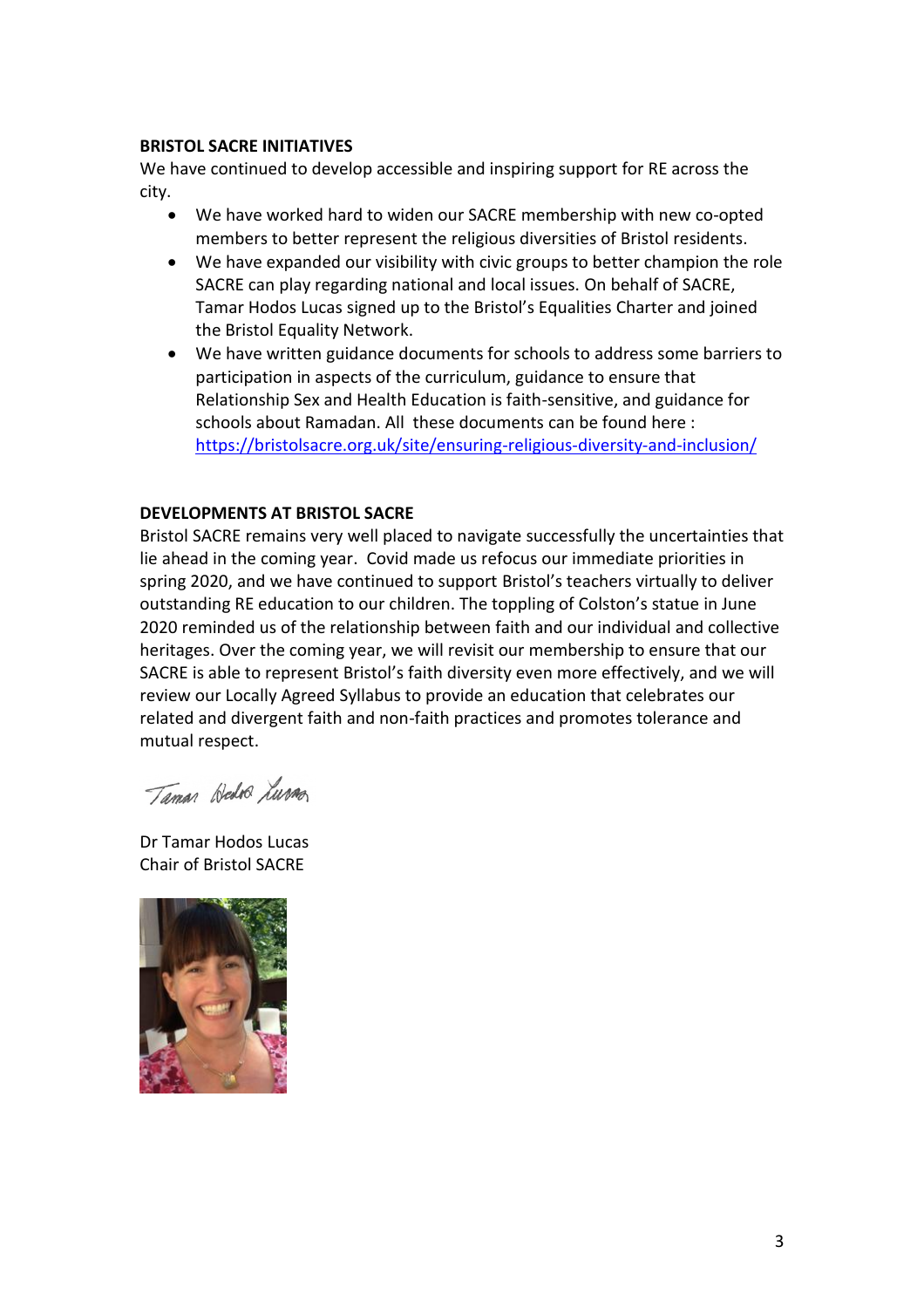### **What is SACRE?**

SACRE is the abbreviation for the **Standing Advisory Council on Religious Education**. Its composition is specifically multi-belief and includes serving primary and secondary school teachers. There is also representation from the British Humanist Association.

It is a statutory requirement for every Local Authority to have a SACRE and to support its work. The purpose of SACRE is to advise on the effective provision of RE and Collective Worship.

Bristol SACRE understands the unique status of Religious Education as it is currently the only subject where the curriculum is not prescribed nationally but is agreed locally. This means that we can ensure that the syllabus we offer children and young people gives examples of beliefs lived and practiced by people who have lived and currently live in their city.

SACRE takes an active part in the review of the Locally Agreed Syllabus every five years. During this academic year 2019 -20 we continued to use our Agreed Syllabus, Awareness Mystery and Value: [http://www.awarenessmysteryvalue.org](http://www.awarenessmysteryvalue.org/) . This Agreed Syllabus is shared by Bath and North East Somerset, North Somerset and the London Borough of Haringey.

# **How SACRE is funded and administered**

SACRE received funding of £10,000 from Bristol City Council. As a statutory board SACRE is clerked through the Council's services. All SACRE's members are volunteers who give up their time freely and enthusiastically to help SACRE with its work.

# **SACRE Adviser**

The SACRE Adviser advises SACRE and enacts the decisions made at meetings. Since 2009, Katy Staples (Bristol Diocese) has provided the advice and support for Bristol SACRE. She invoices the local authority three times a year and keeps within the budget set. This has provided SACRE with a dedicated and experienced resource. Katy also advises Swindon SACRE and has extensive expertise in education and working in schools. She also line manages Adam Robertson, the adviser to South Glos SACRE, which means that there is a joined up service for SACRE support across the region. During this period, Bristol City Council has been represented by Jenny Brookes Teaching and Learning Consultant, who has worked tirelessly and offers an important link between SACRE and the Local Authority and acts as a line manager and critical friend for Bristol SACRE's service to schools.

SACRE works to the non-statutory guidance in the 1994 document: Circular 1/94. Parts of that document have been replaced with the guidance: 'Religious Education in English Schools: Non- statutory guidance 2010'.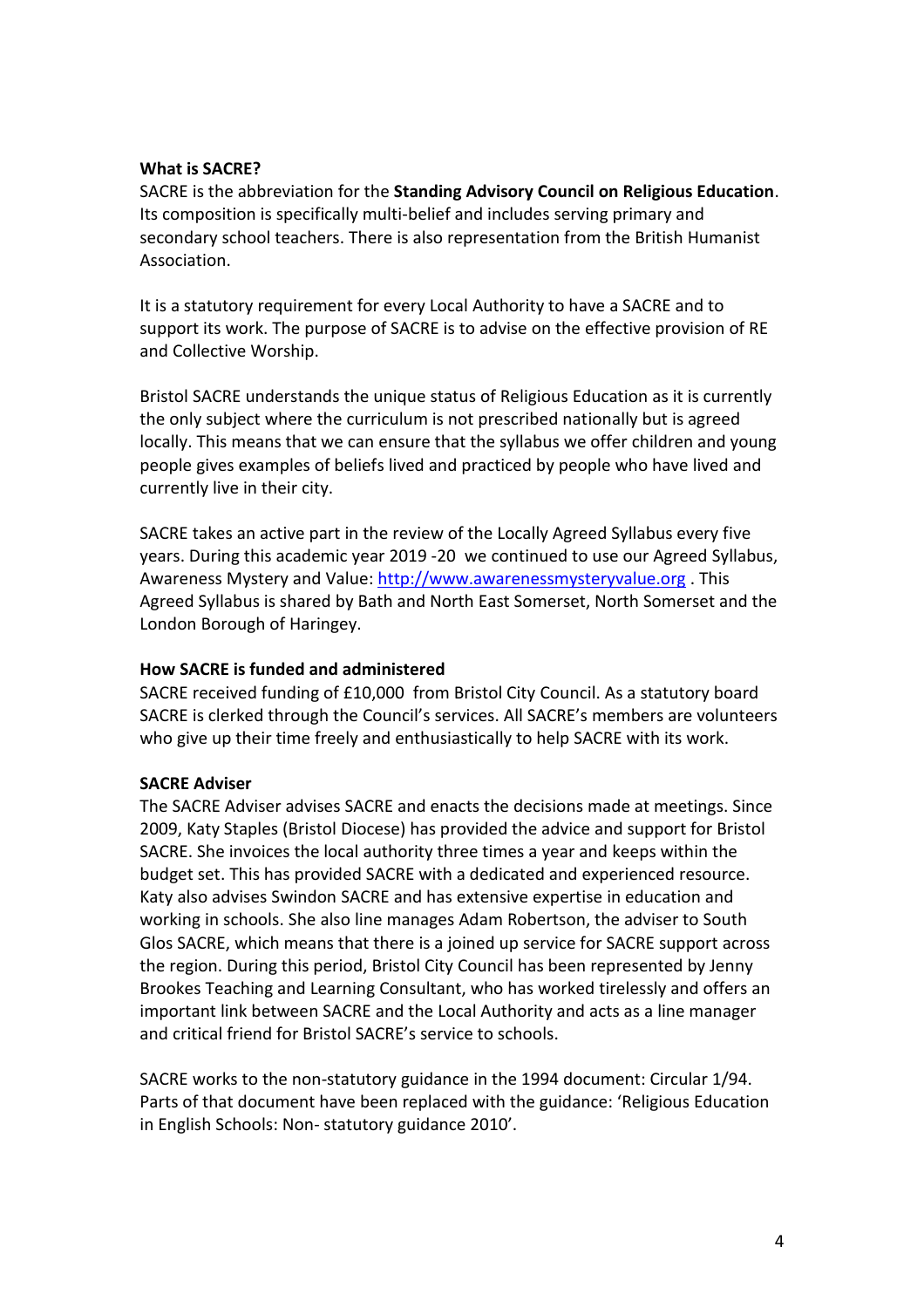Bristol City Council has approved a constitution for SACRE. A copy of the constitution may be obtained from the Bristol SACRE website <https://bristolsacre.org.uk/site/about/public-documents/>

# **Priorities for 2020-21**

In the coming year, we have two main priorities:

Review our membership to improve representation.

Review our Locally Agreed Syllabus

In addition, we will continue with our development plan, which focusses on the following:

- To improve Religious Education in Bristol schools
- To develop and enhance the possibilities for spiritual, moral, social and cultural development offered through Collective Worship (Assemblies)
- To encourage Schools, Academies and Colleges to celebrate the religious and cultural diversity found in Bristol and work with other local agencies to ensure this

This development plan ensures that the funding we receive is used well and targeted to support teachers in schools deliver high quality RE.

# **Support for schools**

In line with its key priority to raise attainment in RE through advising and training teachers, SACRE undertook the following work in 2019-20:

# **Annual RE Conference**

Teachers in Bristol were offered the opportunity to attend the Bristol and South Glos SACRE Annual RE conference. 33 teachers from Bristol schools attended this conference. This year the Key Note speaker was Fiona Moss from RE Today Services. She spoke about "**RE to Save the Planet**" and helped teachers to gain confidence in their subject knowledge by inspiring them with new ideas to investigate what religions teach about humans relationship and responsibilities towards the natural world. There were excellent workshops including: "**Hands on Creation for EYFS**" led by Claire Hawkins and Elinor Watt from Fishponds CE Academy, **"Stewards or Vandals"** led by Adam Robertson, Laura Harris (NATRE Regional Ambassador for RE), with Callum Humphries (Christian Aid).

There were two secondary workshops. One focussed on **"Buddhism and the Environment"** and was led by Emma Woodshaw from Gordano School and Advayamati from the Bristol Buddhist Centre. **"Christianity, Climate Change and Poverty"** was led by Jill Dickinson, former head of Religious Studies at Saint Mary Redcliffe and Temple School.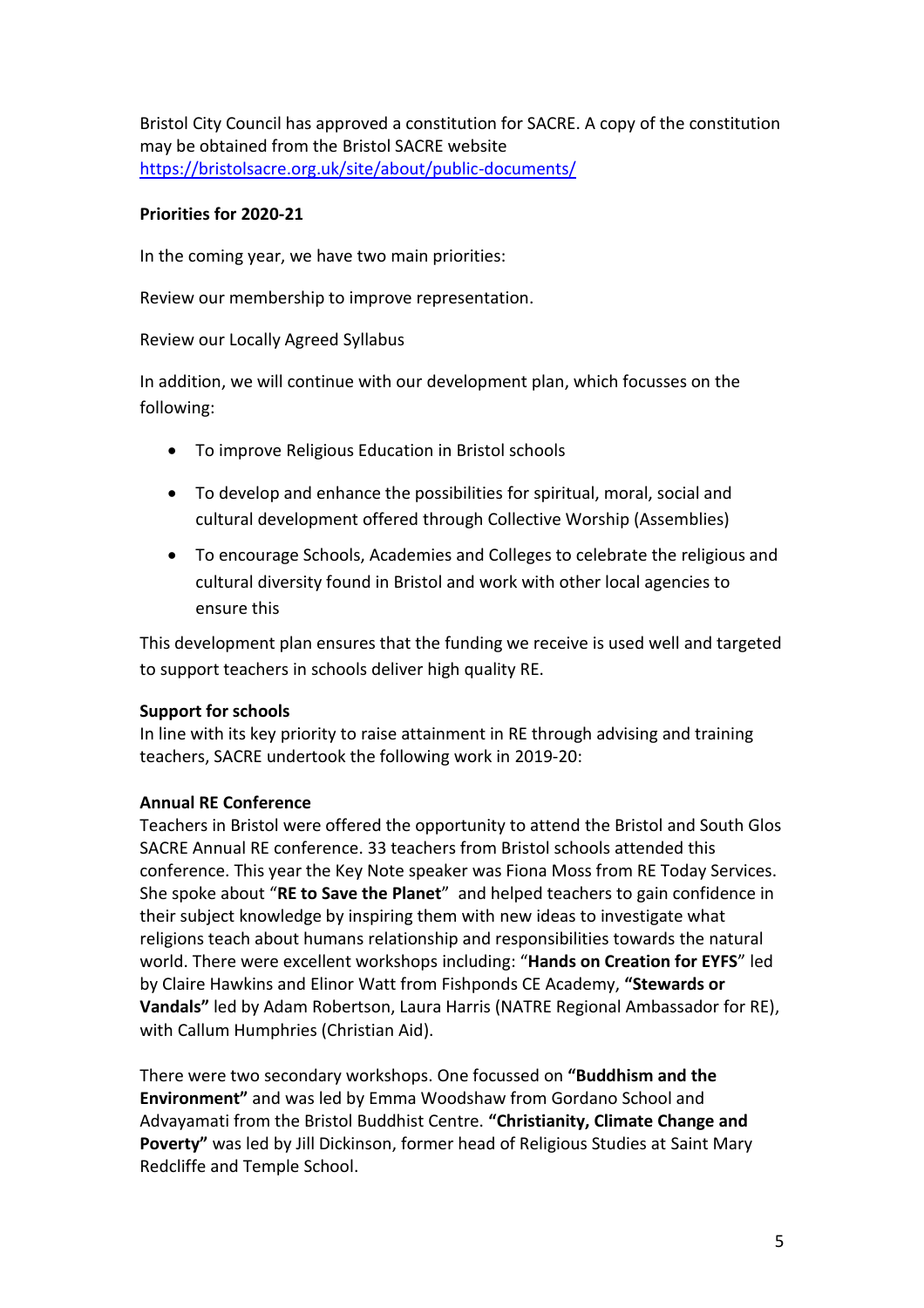Most of the materials from this conference remain accessible on our website: <https://bristolsacre.org.uk/site/religious-eduction/cpd-for-re-teachers/>

The day received only positive evaluations, and the Bristol teachers who attended spoke with great enthusiasm of being able to use the ideas and strategies immediately in their teaching and of communicating to other teachers in their school.

### **Best Practice Forums and Learn, Teach, Lead RE Conference**

The successful *Learn, Teach, Lead RE (LTLRE)* project has continued this year. In Bristol the project has extended to include two new hub leaders for South Bristol, Vicky Wiltshire from Holy Mead Infant and Junior Schools, Brislington, and Richard Murphy, St Bernadette's RC Secondary School, Whitchurch (this recognises the geographical distances in the city). Hub leaders met for training on 20th November 2019 and the 28th February 2020 (in person) and on the 4th of June (on Zoom.) Successful Hub meetings for all teachers of RE in Primary or Secondary settings have been held in Bristol throughout the year despite the Pandemic. Bristol RE Hubs meet 3 times per year and are free for all Bristol teachers and teaching assistants. Bristol SACRE has used some of its budget to support these hubs. Adam Robertson is the primary RE Hub leader and Alice Sarbicki the secondary. The Hub met three times in 2019-20 with participation ranging between 8 – 24 people per session. The variety of the Hub meetings ensured that RE leaders and teachers in Bristol were able to receive the support that they needed. Thanks go to Hub leaders for their drive and organisation.

Teachers in Bristol would normally be invited to attend the Learn Teach Lead RE Summer Conference which was to be held in Swindon, but due to the Covid19 pandemic was postponed. It will take place in June 2021 instead.

### **Offering special support to schools during Covid**

RE lessons for home and school learning and guidance for Collective Worship/ Assemblies during Covid were posted on the Bristol SACRE website. These had been created by the Bristol SACRE adviser with Adam Robertson (adviser to South Glos SACRE). Through our link adviser Jenny Brookes they were disseminated to schools in the weekly bulletin. These excellent helpful materials can be found here: <https://bristolsacre.org.uk/site/coronavirus-resources-for-schools/>

### **Monitoring of RE provision in Bristol**

A key task for SACRE is to monitor the overall provision of RE in Bristol schools. The main evidence base that SACRE has to work from to monitor provision is the data from public examinations. In the academic year 2019 - 20 no public examinations took place and so we are unable to look at this evidence to monitor the outcomes of Religious Education in the city.

#### **Statutory matters**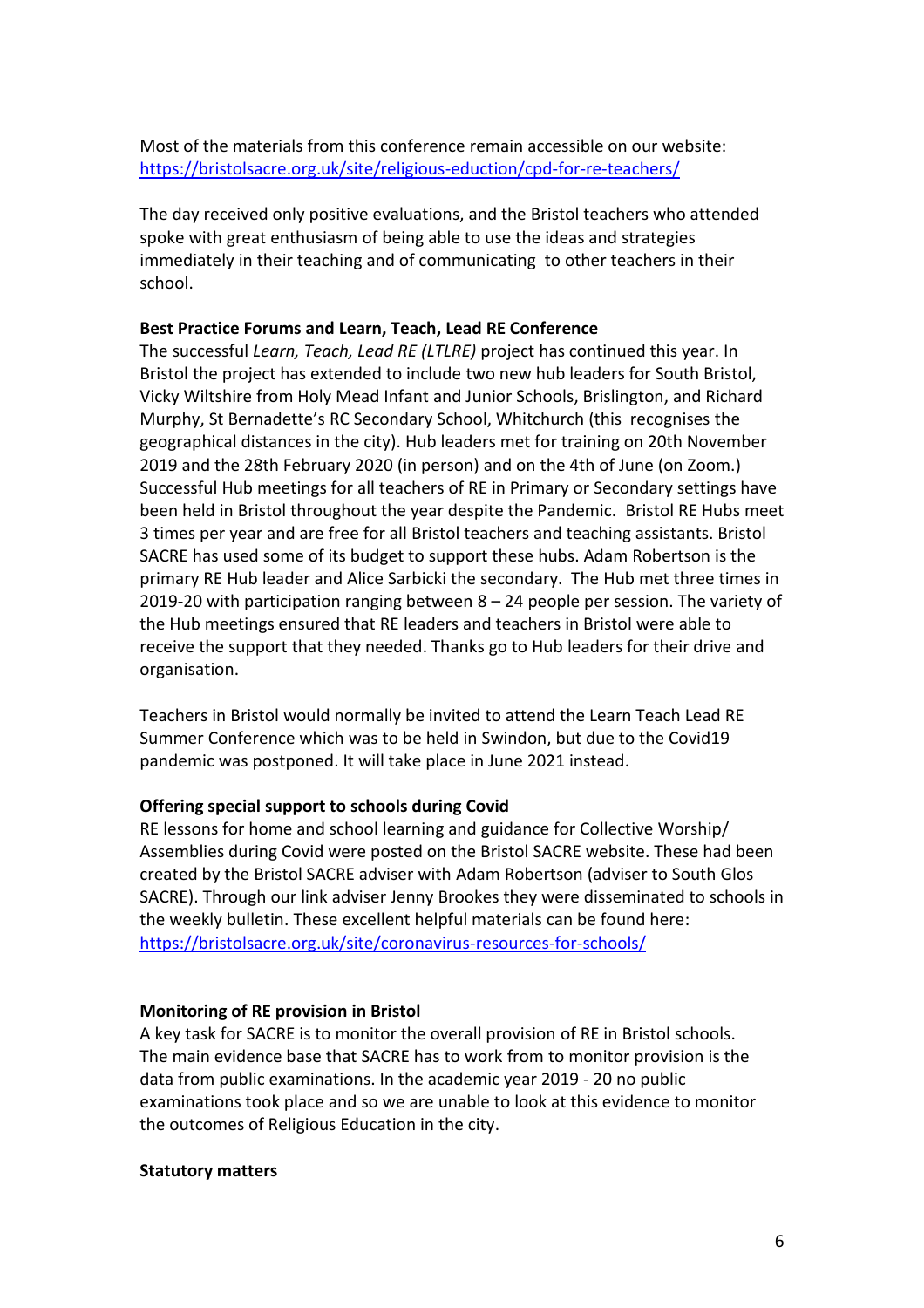SACRE has a statutory role to decide on any determinations. These are requests by schools to move away from the requirement for collective worship to be wholly, broadly or mainly of a Christian character. During the period of this report, there have been no requests for determinations.

Where a complaint has been made about the RE curriculum in a Bristol school, it should be referred to Bristol Council for it to deal with. Bristol City Council has undertaken to seek SACRE's advice on any such complaint. There have been no formal complaints within this reporting period.

SACRE has a complaints procedure to deal with any complaints made against SACRE. There were no such complaints in the reporting period.

The four groups or committees that have served for the year 2019-20

#### **Committee A**

Tamar Hodos Lucas Mohammad-Nassir Miah Rachel Noyce Peter Cook Balbir Nirwan

#### **Committee B**

Jill Dickinson Duncan Struthers Fiona Dorman

#### **Committee C**

Esther Deans Jackie Walsh Vicky Wiltshire Alice Sarbicki

#### **Committee D**

Liz Radford Ruth Pickersgill Carole Johnson Lesley Alexander

# **Co-opted members:**

Michael Gower and Matt Evans Teresa Griffiths Reissa Perry

**Support Officers:** Katy Staples [katy.staples@bristoldiocese.org](mailto:katy.staples@bristoldiocese.org)

Jenny Brookes

**Clerk:** during this reporting period

#### **Christian Denominations and other faith**

Jewish Muslim Free Church Baptist Sikh

**The Church of England**

#### **Associations representing teachers** Malmesbury Secondary School

Easton CE Academy Holymead Primary School, Brislington Redland Green School

#### **The local authority**

Conservative Labour Labour

Humanist Bristol University

SACRE Adviser Telephone: 0117 906 0100

Local Authority Link Officer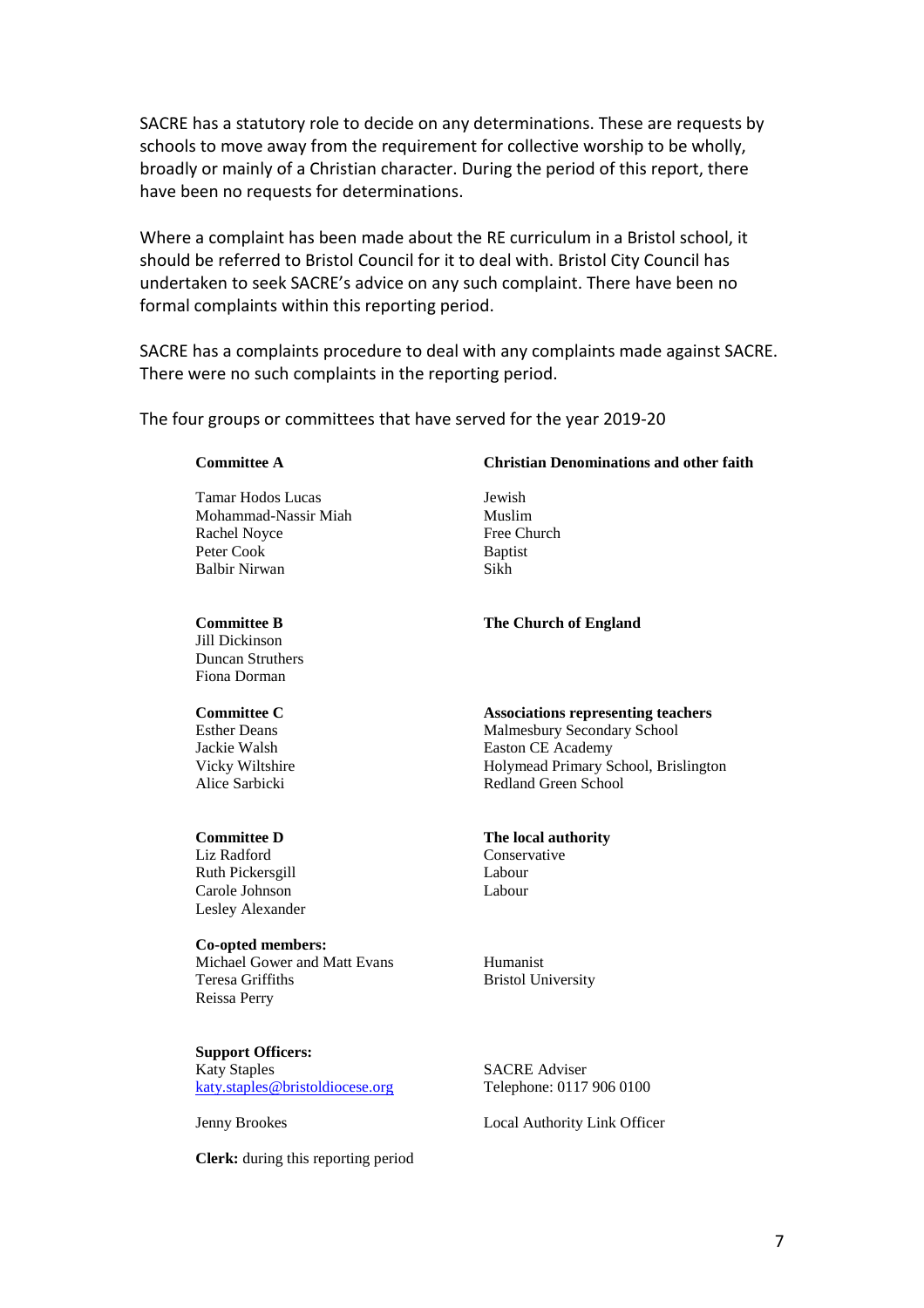Members may be nominated by appropriate organisations but are appointed by the Council. Other members may be co-opted. (Section 391(1)(a), Education Act 1996).

# **SACRE met on three occasions during the academic year 2019 -20**

**Thursday 7th November 2019 Bristol Baha'i Centre. 8 Church Road Lawrence Hill Bristol BS5 9JA. 2pm - 3.30pm**

The main agenda items were:

1. A talk about the Baha'i faith

2. Reports from the Religious and Cultural Working Group, and the KS4 non-exam working group.

- 3. Proposals for the "Gold Wire Award"
- 4. Feedback from the RE teachers Hub meeting
- 5. Scrutiny of School Websites for evidence of RE provision.

**Wednesday 11th March 2020 City Hall College Green, Bristol BS1 5TR 6pm - 7.30pm**

The main agenda items were:

- 1. Report from KS4 Development Group
- 2. Website checking 2020 suggested timeline allocation and changes to process?
- 3. Annual Report for accuracy and for actions
- 4. Feedback from the Religious and Cultural Working Party
- 5. Feedback from Annual RE conference, hub meetings and Dillington Conference
- 6. Development Plan 2019 21 including plans for Agreed Syllabus Conference

**Thursday 18th June 2020 Zoom Meeting 9 am - 10.30 am**